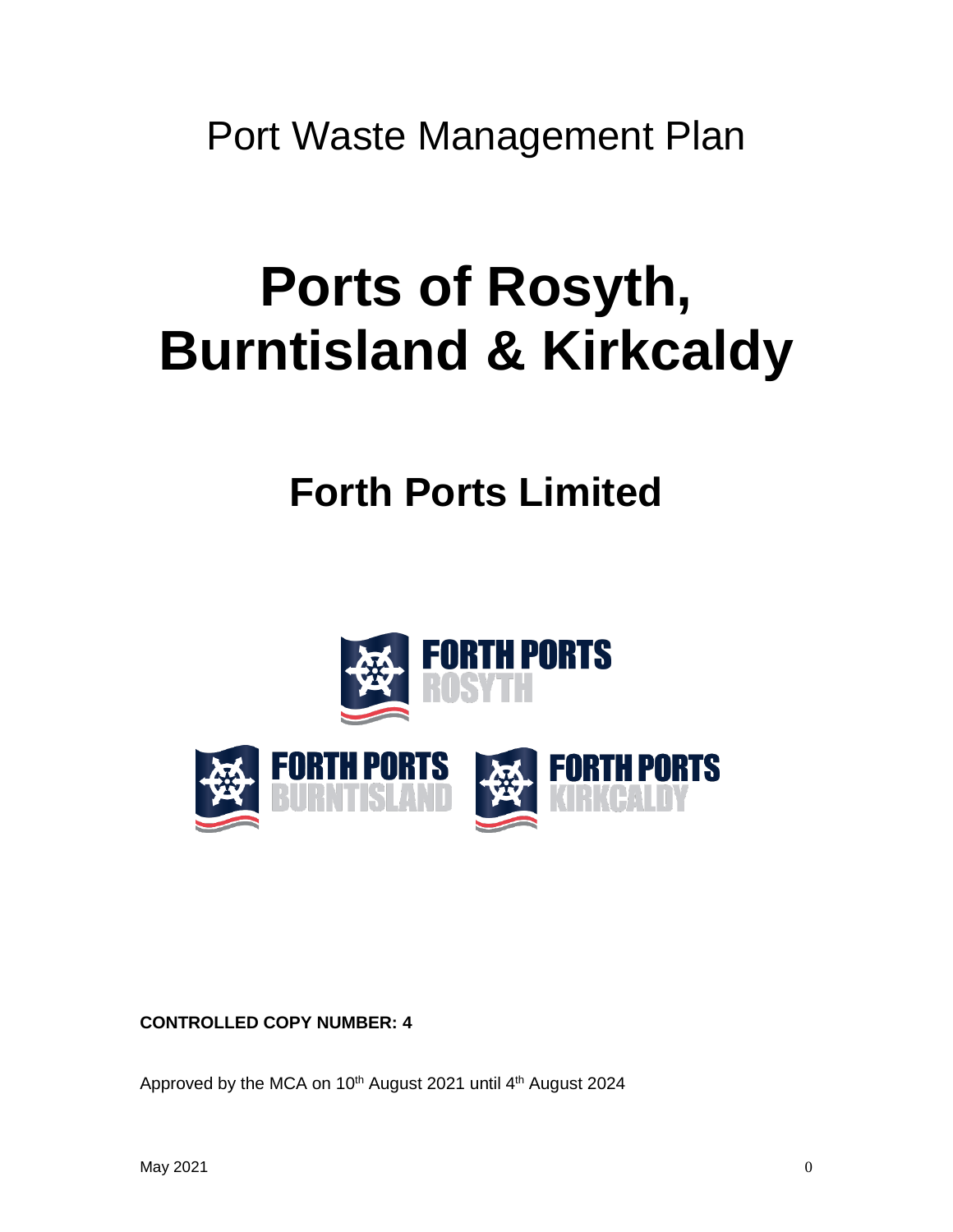#### **Contents Page**

- 1.1 General Introduction and Background
- 1.2 The Ports
- 1.2.1 Rosyth
- 1.2.2 Burntisland
- 1.2.3 Kirkcaldy
- 1.3 Purpose of the Waste Management Plan
- 1.4 Scope of the Plan<br>1.5 Plan Revision
- Plan Revision

Distribution list – internal Distribution list – external Revision history

#### **2.0 The need for waste reception facilities**

- 2.1 A detailed description of the waste reception process
- 2.2 A description of the charging system<br>2.3 Procedures for reporting inadequacie
- Procedures for reporting inadequacies/complaints
- 2.4 Ship Non-Compliance
- 2.5 Procedures for waste exemptions<br>2.6 Consultation procedures
- 2.6 Consultation procedures<br>2.7 Type and quantities of all
- Type and quantities of all waste received and handled
- 2.8 Description of the type and capacity of waste reception facilities
- 2.8.1 Rosyth
- 2.8.2 Burntisland
- 2.8.3 Kirkcaldy

#### **3.0 Legislation**

- 3.1 Roles and Responsibilities in Rosyth & Fife Ports
- 3.2 Description of pre-treatment (if any)
- 3.3 Description of methods used in recording the actual use of the facilities
- 3.4 Description of methods of recording amounts of prescribed wastes received
- 3.5 Description of how the prescribed wastes are disposed of

#### **Appendix**

- 1. Glossary and types of waste
- 2. Contact details
- 3. List of consultees
- 4. Consultation Feedback
- 5. Port Diagram Rosyth<br>6. Port Diagram Burntisl
- Port Diagram Burntisland
- 7. Port Diagram Kirkcaldy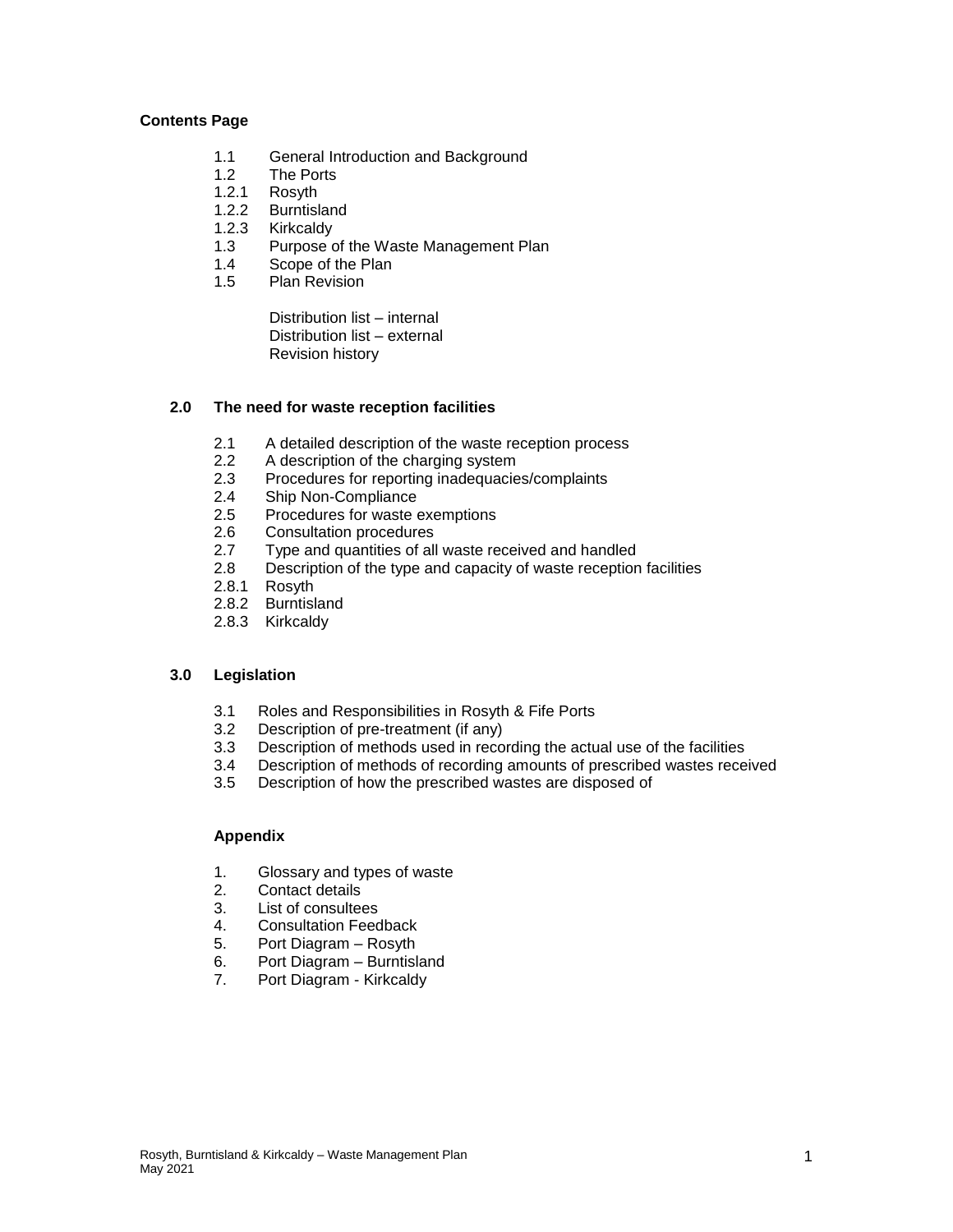#### **1.1 General Introduction and Background**

It is widely recognised within the international community of maritime states that, in order to leave no excuse for ships to resort to the unacceptable practice of discharging their waste at sea, there must be a properly planned system of reception facilities in ports, which are easy to use and cost-effective. This is one of the requirements of the International Convention on the Prevention of Pollution by Ships (MARPOL).

#### **1.2 The Ports**

Forth Ports Limited are the Statutory Harbour Authority for the Firth of Forth extending from approximately one mile west of the Isle of May to Stirling. The Ports of Rosyth, Burntisland and Kirkcaldy are owned and operated by Forth Ports Limited which also own and operate the ports of Leith, Grangemouth & Methil in the Forth Estuary, as well as , as well as London Container Terminal, Port of Tilbury and Dundee.

#### **1.2.1 Rosyth**

The Port of Rosyth is located to the West of the bridges and incorporates a cruise terminal, a link span, a deep water tidal berth known as the North Wall and a number of other minor tidal berths. Appendix 5 shows a diagram of the port outlining the berthing areas covered by the plan.

The majority of the berths in the port of Rosyth are `common user` with no stand-alone terminal operator with the exception of O berth at Rosyth which is operated by Thomas Muir (Rosyth) Limited. Main commodities handled on the North Wall at Rosyth include aggregates, animal feed and a wide range of North Sea Oil related cargoes. A number of large cruise liners and occasional naval vessels visit the port annually.

#### **1.2.2 Burntisland**

The port of Burntisland, (shown in Appendix 6) is made up of the East and West docks. The East dock is made up of 2 berths both located on the North Wall however at the moment only one of these is used by commercial shipping. The dock is equipped with a single set of mitring dock gates, which enable a vessel arriving at High Water to remain afloat as the tide ebbs. The gates are only closed when a cargo vessel is berthed. Scot Timber operate out of land adjacent to the East dock and receive timber products into the port. This business generates approximately eight to ten ship visits per year.

Burntisland has a construction yard in the West Dock which is accessed via a single folding gate which remains closed at all times and enables vessels to remain afloat. The quayside surrounding the East side of the West dock is operated by Briggs Marine and the West side is currently untenanted. Briggs Marine are the sole operators of their quaysides. Briggs Marine Contractors base a number of specialist craft in Burntisland, which carry out a range of tasks in the Firth of Forth and beyond.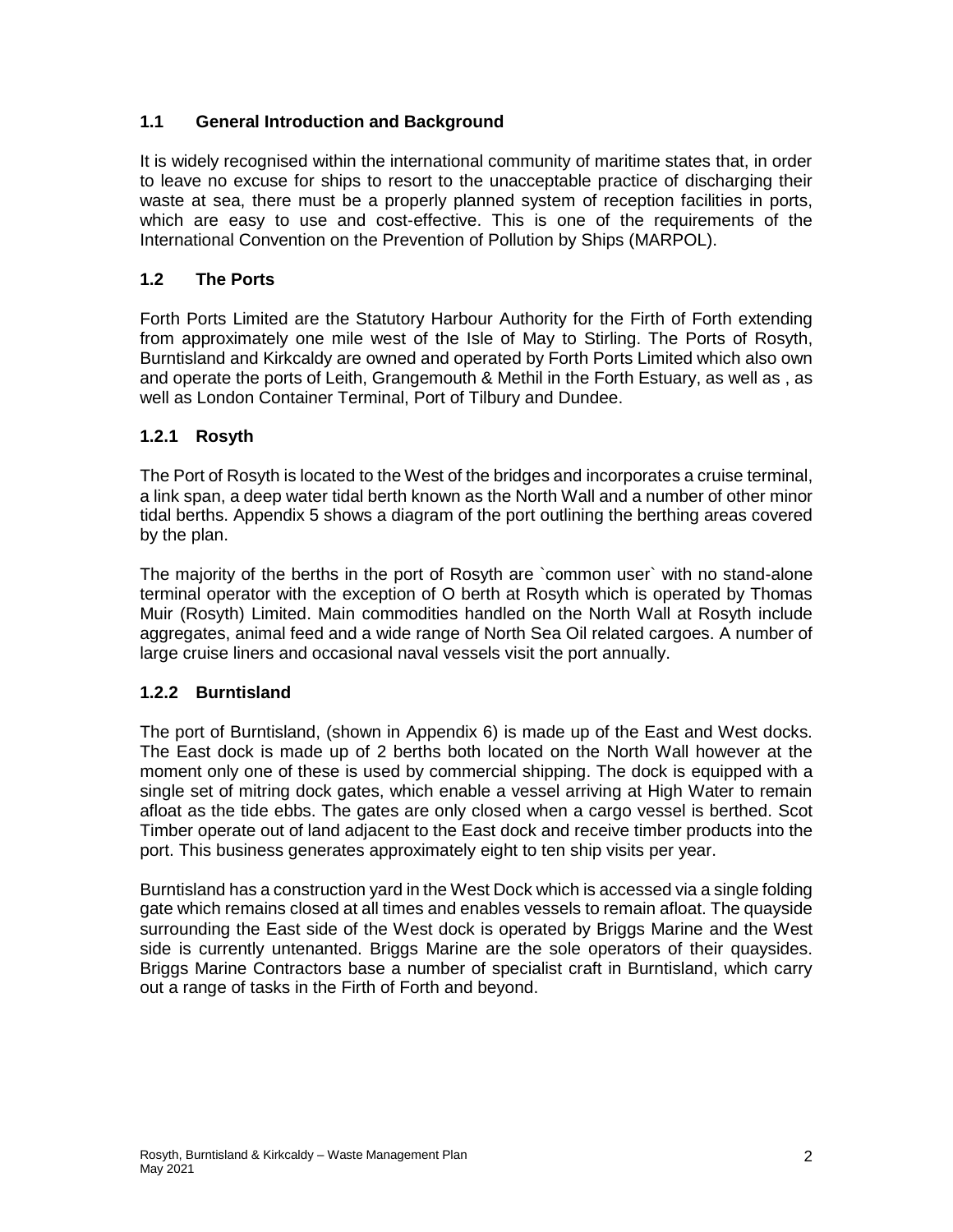#### **1.2.3 Kirkcaldy**

Kirkcaldy harbour is located on the North Shore of the Firth of Forth and primarily serves Carrs flour mill with small coastal cargo vessels carrying grain. Though other general and bulk cargos can also be handled. Appendix 7 shows a diagram of the port and outlines the berth covered by the plan. This business generates approximately forty to fifty ship visits per year.

Ships' Masters are required to immediately notify FTNS (VHF CH 71) of any involuntary discharge of oil, oil based products and any hazardous substance into the dock. Upon this notification the Forth Ports Oil Spill Contingency Plan, Clearwater Forth will be activated.

The Firth of Forth supports a number of nature conservation sites of both International and National importance as a waterfront habitat. Areas within the Estuary are designated as RAMSAR and Special Protection Area sites. A number of habitats located along the coastline of the Firth of Forth are designated for their nature conservation importance under the Firth of Forth Site of Special Scientific Interest (SSSI).

As the Ports of Rosyth, Burntisland and Kirkcaldy operate in or near these conservation sites, they must ensure the highest degree of protection to the environment. Furthermore, any operations that could have adverse effects on conservation should be minimised as far as practically possible.

This can be achieved by provision of suitable ship shore waste reception facilities with fair pricing, to encourage disposal of waste at the port.

#### **1.3 Purpose of the Waste Management Plan**

The primary purpose is to encourage the regular disposal of vessel-generated wastes in an environmentally sustainable and legally correct manner. It is also the aim, to tailor and improve existing port waste facilities by streamlining and analysing them, to the requirements of the users, through regular consultation and dialogue.

The plan advises ship's personnel of the arrangements in place within each of the ports for the disposal of ship's waste in accordance with the relevant MARPOL Annexes.

The Plan also defines procedures that will ensure that waste reception facilities are adequate to meet the needs of ships normally using the port without causing undue delay.

#### **1.4 Scope of the Plan**

The Plan relates to the Ports of Rosyth, Burntisland and Kirkcaldy. Tenants are responsible for administration of their own waste management plans for their facilities in accordance with the requirements of the Regulations. However, vessels servicing their premises come within the scope of this plan unless the tenant company is operating its own berth or own vessels as at Burntisland with Briggs.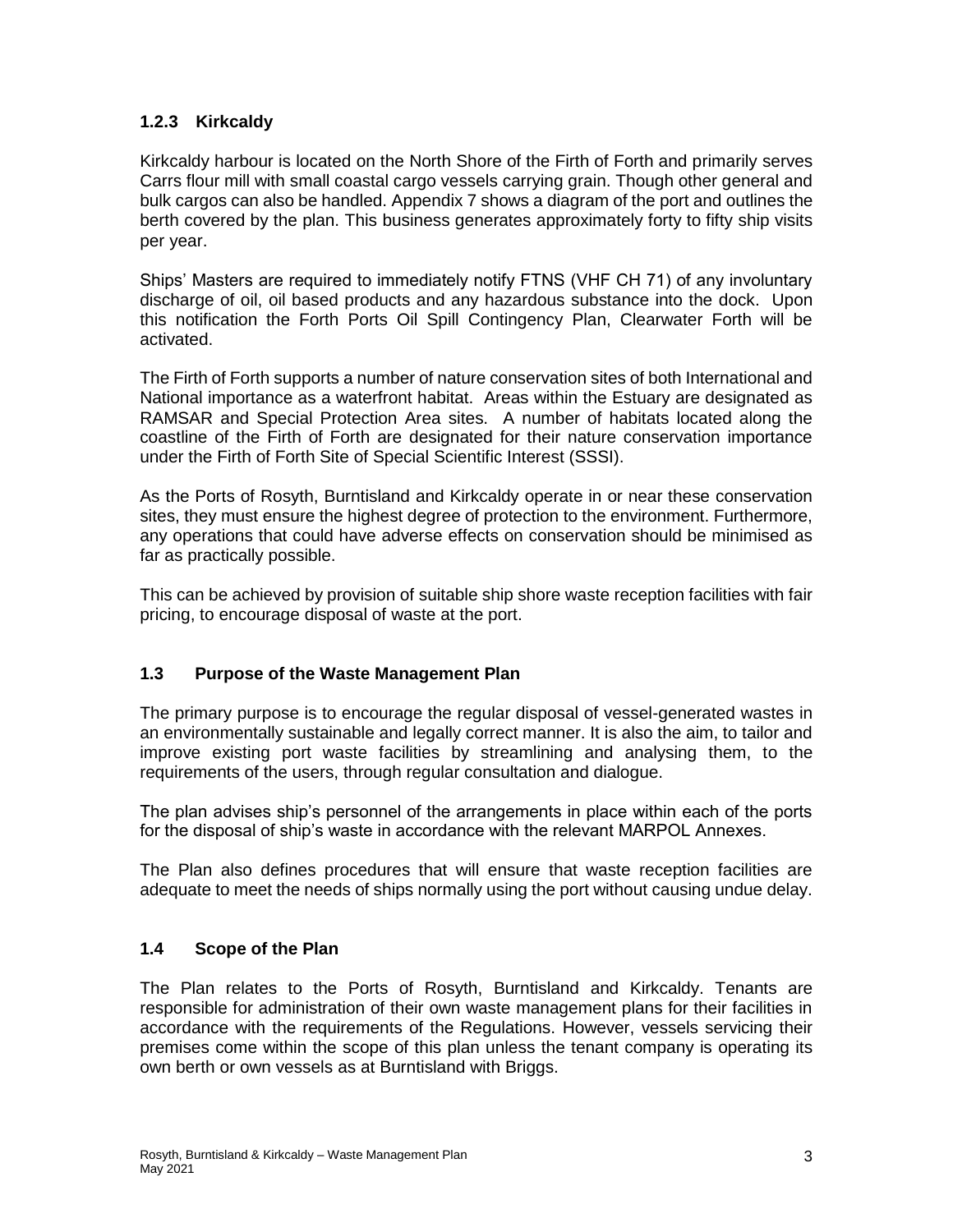#### **1.5 Plan Revision**

Following formal approval of this Plan by the MCA, updates to it will be considered as a result of periodic review and regular monitoring. Should any proposals for change be considered necessary, the consultation process will continue to apply before any such changes are implemented.

This Plan has an approved lifespan of 3 years from the date of approval by the MCA and it will be submitted in its entirety for re-approval after that time or if any major changes in the port are likely to affect the volumes or types of waste received.

Approval of Plan revision is the responsibility of the Senior Harbour Master.

All revisions will first be submitted to the MCA for their formal approval before being incorporated into the Manual. Once approved, revision update(s) will be forwarded to all Plan holders as notated in the distribution list of this plan.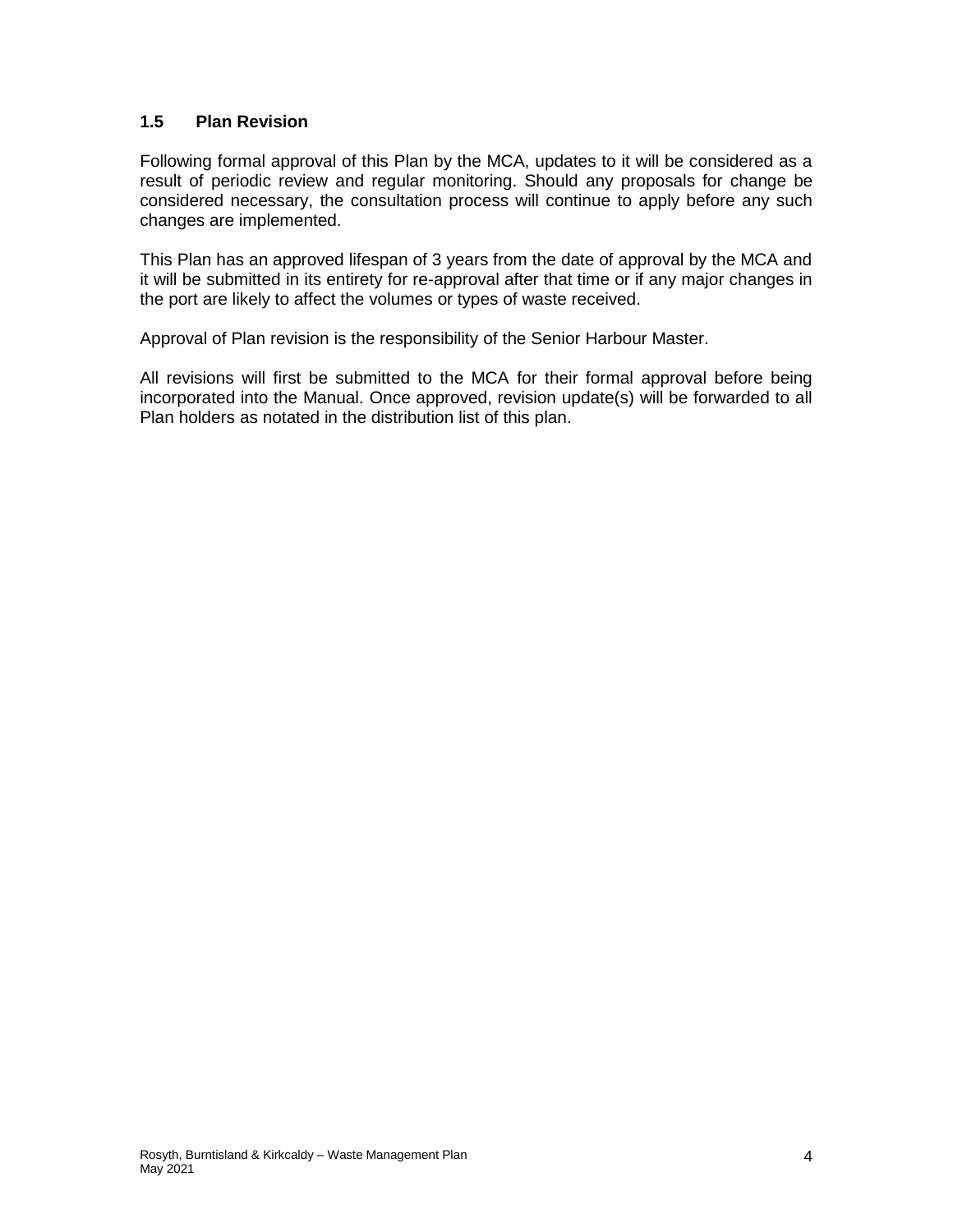#### **DISTRIBUTION LIST - INTERNAL**

|                                                     | <b>COPY NUMBER</b> |
|-----------------------------------------------------|--------------------|
| <b>Harbour Master</b>                               | <b>ORIGINAL</b>    |
| Senior Port Manager Rosyth, Burntisland & Kirkcaldy | 01                 |
| Deputy Port Manager Rosyth, Burntisland & Kirkcaldy | 02                 |
| Marine Department - FTNS                            | 03                 |
| Port Engineer                                       | 04                 |
| Group Health, Safety & Environment Manager          | 05                 |
| <b>Senior Purchasing Manager</b>                    | 06                 |

#### **DISTRIBUTION LIST - EXTERNAL**

|                                               | <b>COPY NUMBER</b>       |
|-----------------------------------------------|--------------------------|
| <b>MCA</b>                                    | 07                       |
| <b>Waste Contractor</b>                       | 08                       |
| Ships agents and port users as per appendix 3 | UNCONTROLLED – via email |
| www.forthports.co.uk/marine/information/      | <b>UNCONTROLLED</b>      |

#### **REVISION HISTORY**

| <b>Date</b>   | <b>Section</b> | Page (s) | <b>Brief Details</b>                                                                     | <b>Amended</b><br><b>By</b> |
|---------------|----------------|----------|------------------------------------------------------------------------------------------|-----------------------------|
| February      | Whole          |          | Addition of Kirkcaldy                                                                    | <b>DHM</b>                  |
| 2021          | document       |          |                                                                                          |                             |
|               | 2.2            | 6        | Update to charges                                                                        | <b>DHM</b>                  |
|               | 2.3            | 7        | Update to address                                                                        | <b>DHM</b>                  |
|               | 2.4            | 8        | New section added<br>Ship<br><b>Non</b><br>Compliance                                    | <b>DHM</b>                  |
|               | 2.5            | 8        | New section - Procedures for waste<br>exemptions                                         | <b>DHM</b>                  |
|               | 2.7            | 8/9      | Data brought up to date<br>Graph added to show shipping number<br>and total waste landed | <b>DHM</b>                  |
|               | 3              | 11       | Legislation updated                                                                      | <b>DHM</b>                  |
|               | 3.1            | 11       | Roles and Responsibilities updated                                                       | <b>DHM</b>                  |
|               | Appendix 2     | 14       | List of approved contractors updated                                                     | <b>DHM</b>                  |
| March<br>2021 |                | 17       | RoRo berth changed to T Berth to reflect<br>change in use                                | <b>DHM</b>                  |
| May<br>2021   | 2.1            | 6        | Use of approved contractors clarified<br>Following external consultation                 | <b>DHM</b>                  |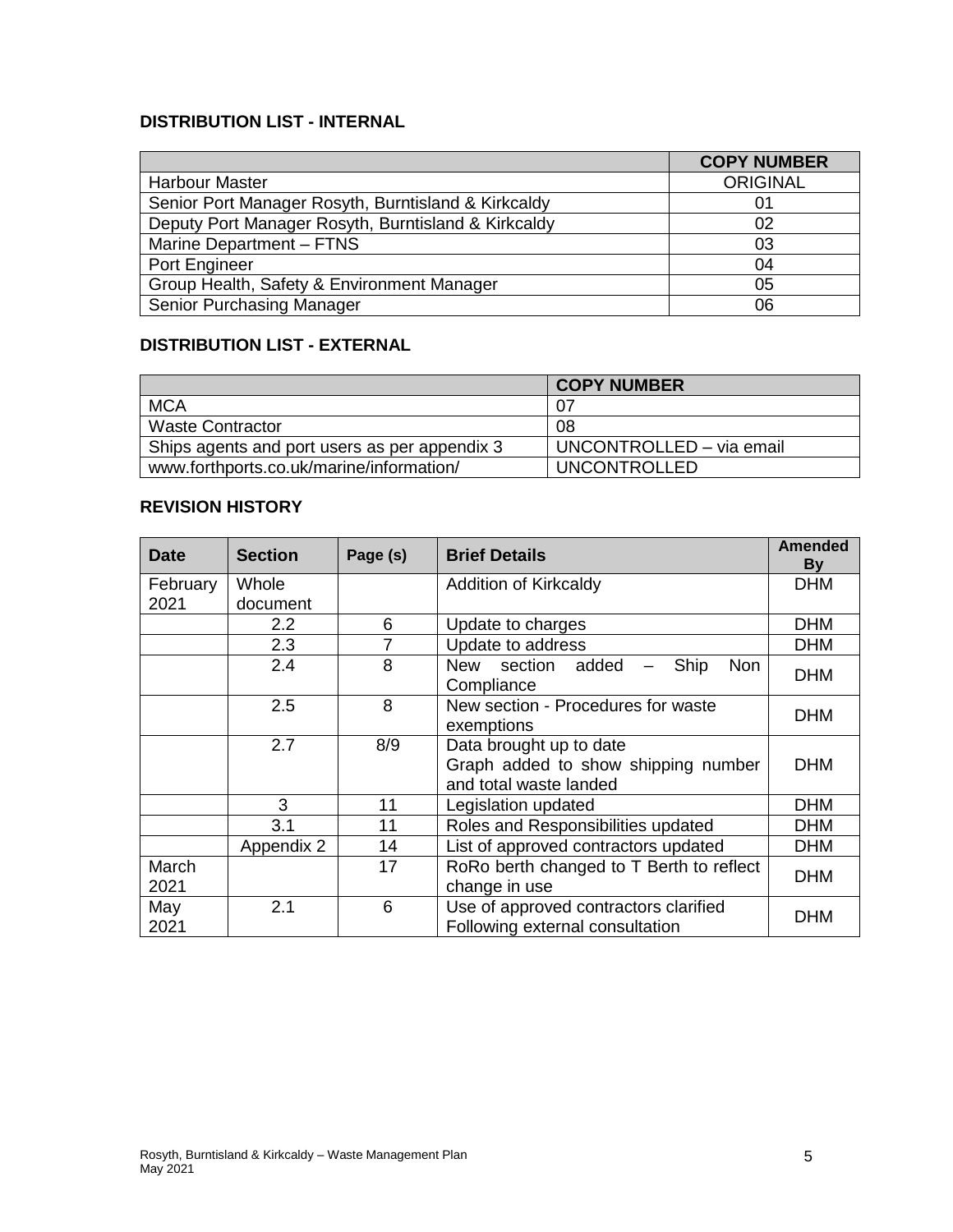#### **2. The need for waste reception facilities**

When vessels arrive in Rosyth, Burntisland and Kirkcaldy, they will have been at sea for a period of time. Much of the traffic is of European origin but some vessels come from much further afield. As the ports develop, the types of vessels calling may change.

The ports of Rosyth, Burntisland and Kirkcaldy must provide adequate reception facilities for vessels calling as a legislative requirement. However, waste reception facilities are important to discourage vessels from dumping waste overboard while at sea. The practice of disposing of waste in such an uncontrolled manner is no longer an acceptable practice. Large volumes of waste have been disposed of in this way in the past, and as a result our seas and wildlife have suffered.

#### **2.1 A detailed description of the waste reception process**

Twenty four hours before arrival in port or no later than the time of departure from the previous port (if the sailing is less than 24 hours), the pre-arrival CERS workbook should be sent to FTNS and the MCA containing details of all waste on board and what will be disposed of when in port. These details are retained by the MCA.

When a vessel is due to arrive at the Ports of Rosyth, Burntisland and Kirkcaldy the Port Operations Department is notified. The Operations Department ensures there are skips placed on the berth the ship is expected to arrive at. Where two vessels are berthed next to each other, they may be expected to share the facilities. If a vessel fills a skip, further skips can be requested from the Operations Department by contacting the Port Office or Deputy Port Manager. The Operations Department will then ensure that the full skips are replaced with empty skips.

The Port's Waste Management Provider has provided, under Contract, two different types of Waste Skips – a covered container that is marked 'Food Waste Only' and an open container for general wastes.

'Only wastes falling into the category of 'International Food Waste' or 'general waste' (e.g. office waste, paper etc) are covered by this plan. It is the responsibility of the Master (perhaps via the agent) to ensure that the waste contractor has the appropriate licence to handle any other or special waste that is being removed. Such wastes could be (but are not restricted to): oils, oily rags/materials, oily mixtures, contaminated materials, paints, paint pots, chemicals, asbestos, cargo residues (e.g. dunnage), scrap, clinical/medical waste, batteries, sewage.

A list of licensed (Forth Ports approved contractors) can be found in Appendix 2. These will change over time; up to date lists can be obtained from the purchasing department in Grangemouth.

### **2.2 A description of the charging system**

All vessels entering the Ports of Rosyth, Burntisland and Kirkcaldy will automatically be charged a flat rate nominal fee  $(E181.90 \text{ in } 2022)^1$  to cover use of waste reception facilities,

1

 $1$  Note this is the charge at the time of writing; this is subject to change and is expected to increase at least annually with changes to the landfill tax regime and contractor charges.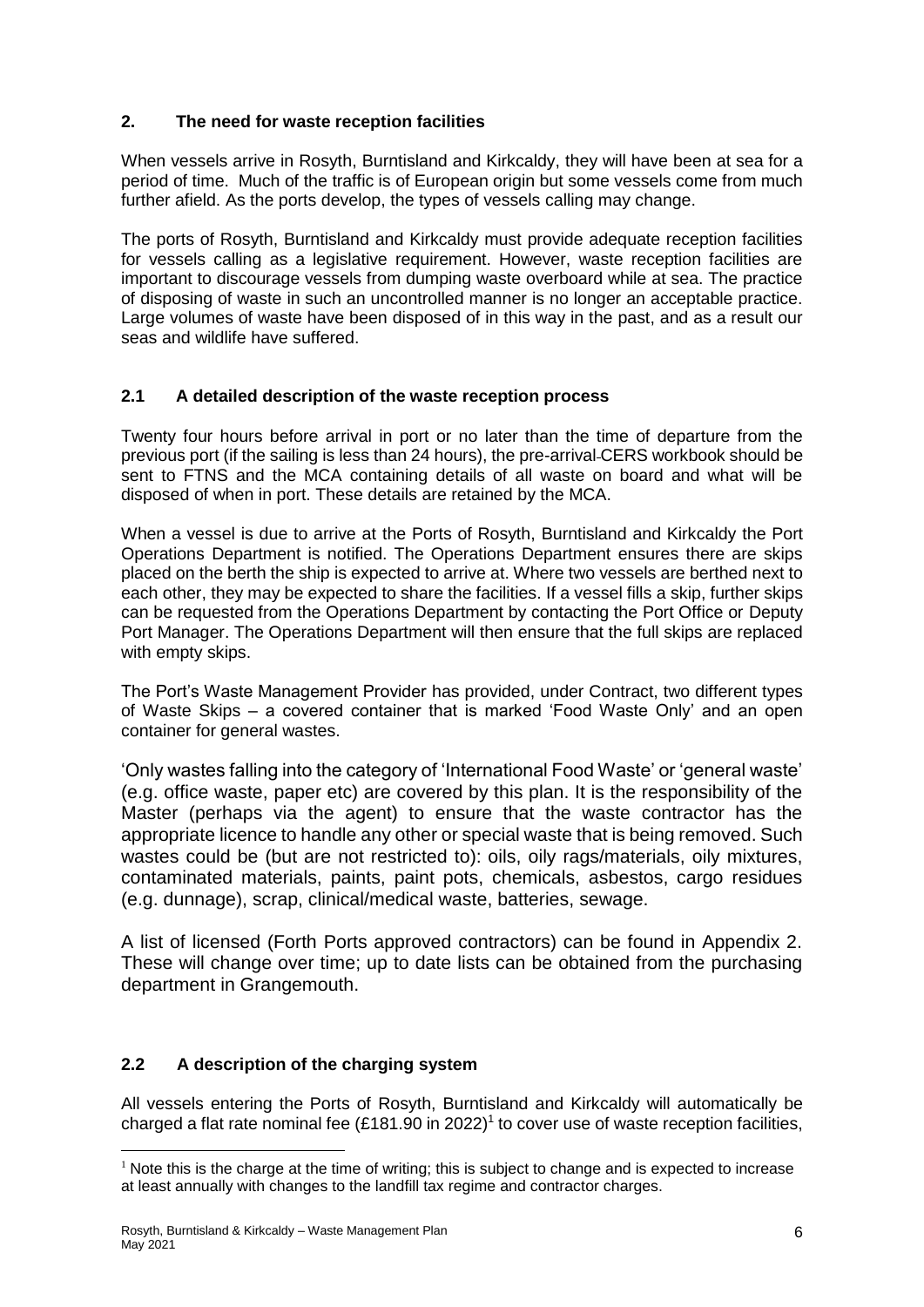regardless of whether or not they use the provided facilities. This charge is billed to the vessel along with all other charges via the integrated port operating system (IPOS). In line with the legislation, this is to encourage vessels to place their waste in the provided facilities and to discourage vessels throwing waste over the side while at sea or in port.

All lay-up vessels will be charged as stipulated in the port's schedule of charges, or as agreed (unless they organise their own waste facilities whilst in-port). It should be noted however that seagoing vessels are not normally able to lay-up in Burntisland or Kirkcaldy due to tidal restrictions.

These charges have been set following a review of previous years costs in order the make the service as close to cost neutral as possible. To arrive at this number, the total volumes of waste removed (and subsequent cost), travel, taxes, disinfecting, skip hire costs and management time over the previous years were totalled, and divided by the number of calling vessels. This figure was then used to derive the charge.

The scale of charges is notified in the relevant Port Charges Booklet, which is published annually and issued to all port users. Following any interim re-assessment of the charges with changes to the landfill tax regime and contractor charges as noted above, port users are advised upon issuing of the port tariff.

#### **2.3 Procedures for reporting inadequacies/complaints**

The Master of a **UK Flagged** ship faced with a lack of reception facilities in any of these ports should bring the alleged inadequacy to the attention of the Senior Port Manager and/or the Deputy Port Manager immediately via their agent.

If the problem is not resolved at the time to the Masters satisfaction then the form at [Annex](https://assets.publishing.service.gov.uk/government/uploads/system/uploads/attachment_data/file/608427/MGN_563_rev_1.pdf)  [D](https://assets.publishing.service.gov.uk/government/uploads/system/uploads/attachment_data/file/608427/MGN_563_rev_1.pdf) should be completed by the Master, ship-owner or agent and sent or emailed to the MCA at the following address:

PWR Inadequacies, Clean Ship Operations Team, Maritime and Coastguard Agency, Spring Place, 105 Commercial Road, Southampton, SO15 1EG

E-mail: [environment@mcga.gov.uk](mailto:environment@mcga.gov.uk)

The Master of a **foreign flagged** ship faced with a lack of reception facilities should also bring the alleged inadequacy to the attention of the Senior Port Manager and/or the Deputy Port Manager immediately via their agent. However, if the problem is not resolved at the time to the Masters satisfaction then the ship should contact their **own flag,** who should take appropriate action through the IMO.

Further details may be obtained from the MCA website [http://www.mcga.gov.uk](http://www.mcga.gov.uk/) (reference MGN 563, section 19)

All complaints received by Forth Ports Limited will be forwarded to the Group Health, Safety & Environmental Manager who in the medium term, will consider what corrective actions are necessary to prevent this type of complaint from occurring again and if any revisions are required to the Waste Management Plan.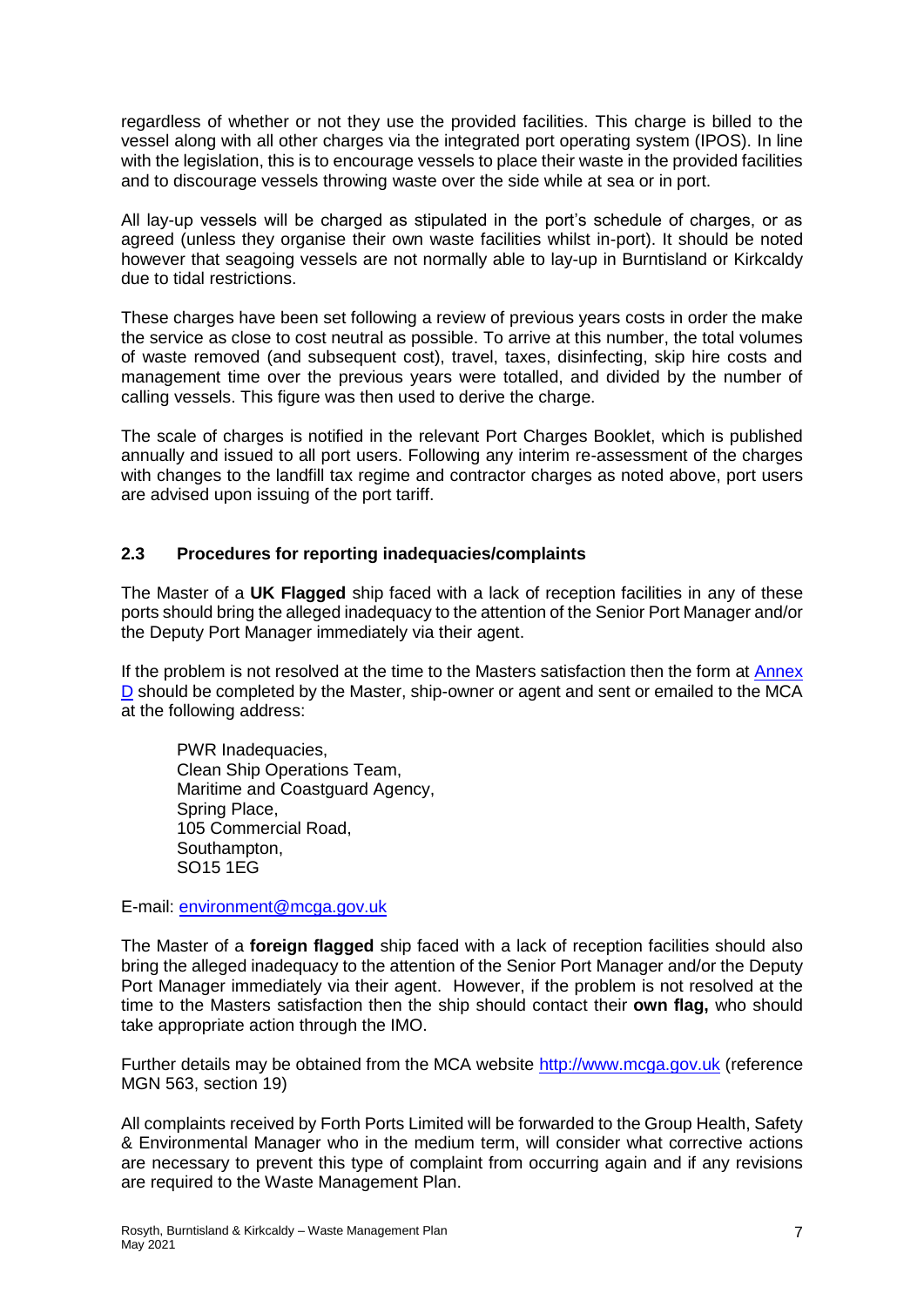The MCA will investigate the Master's report and where, in its opinion the allegation of inadequate facilities is justified it will take the matter up directly with the Port and also notify the European Commission.

If the Port fails to comply with the Regulations, it shall be guilty of an offence and liable on summary conviction to a fine.

#### **2.4 Ship Non-Compliance**

Any vessel failing to comply with the Port Waste Management Plan and the Port Waste Management Regulations 2003 will be reported to the MCA for further investigation. Masters and owners of ships that fail to comply with the requirements may be guilty of an offence and liable on summary convictions to a fine as provided for in the 2003 regulations.

When a non-compliance becomes apparent a report should be made to the Harbour Master who will forward the information to the MCA via the local marine office.

#### **2.5 Procedures for waste exemptions**

To be exempted, a ship must be engaged in "scheduled traffic with frequent and regular port calls" and there needs to be sufficient evidence of an arrangement ensuring the delivery of ship-generated waste (this now includes sewage) and payment of charges in a port along the ship's route. (Regulation 15(3)). More details can be found in section 15 to 18 of MGN 563 Amendment 1 [\(link\)](https://protect-eu.mimecast.com/s/b49WCA6LYuNJm6ESGZqDN?domain=assets.publishing.service.gov.uk).

The application form can also be found at Annex B.

Completed application forms and all supporting evidence should be sent to [environment@mcga.gov.uk](mailto:environment@mcga.gov.uk)

#### **2.6 Consultation procedures**

When the plan is updated a copy will be sent to the shipping agents for feedback. The marine team for the ports of Rosyth, Burntisland and Kirkcaldy communicate with key stakeholders on a regular basis via the Port Marine Safety Code meetings. Any changes to the waste management plan will be highlighted during these meetings as and when required. These meetings offer an opportunity to discuss the waste management plan and any required or proposed changes.

#### **2.7 Type and quantities of all waste received and handled**

Tables 1 below illustrate the number and type of vessel calls over the period 2015 to present. These have been used to estimate changes in waste volumes over coming years.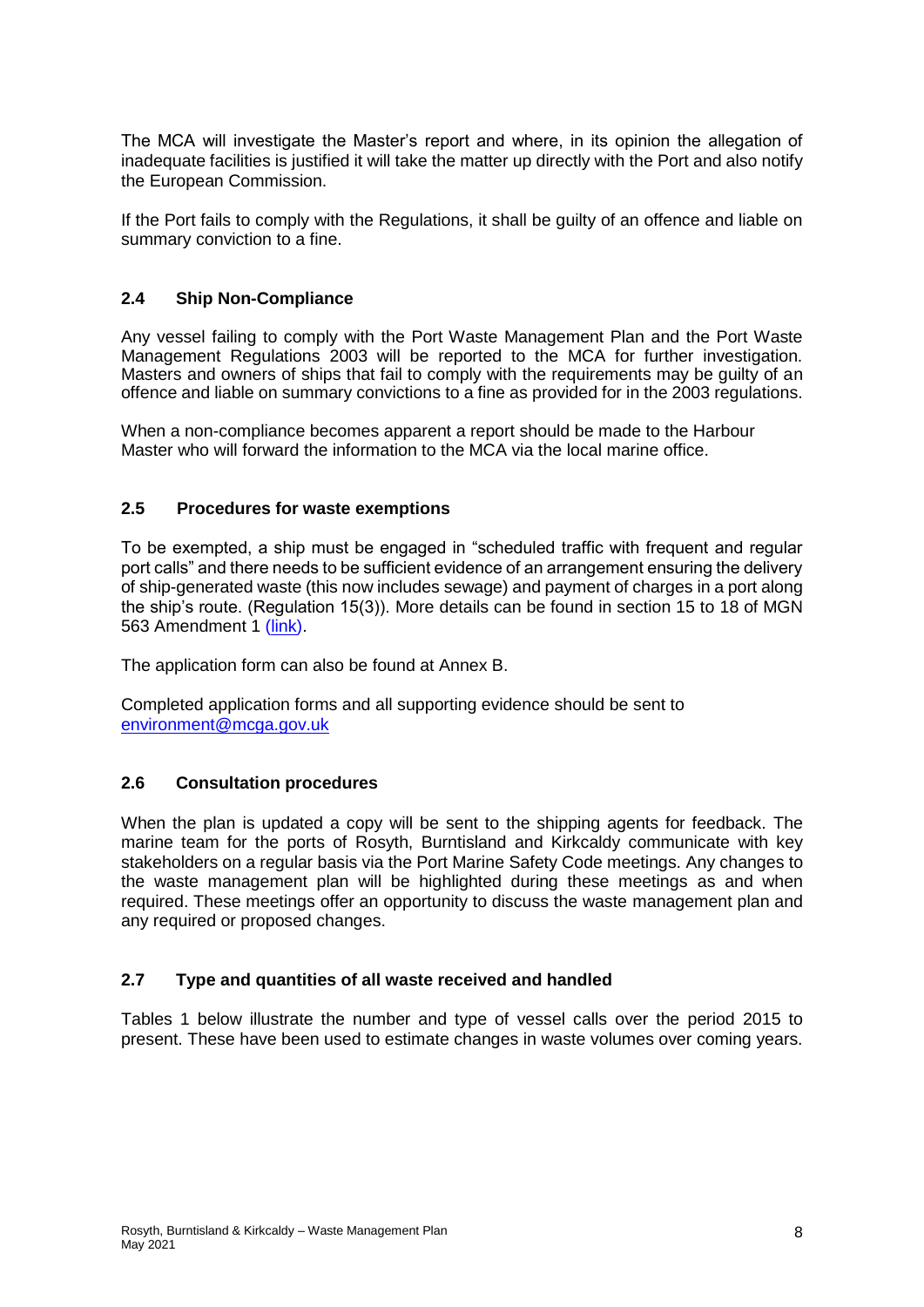| Year                 | 2015 | 2016                 | 2017                 | 2018   | 2019  | 2020  |
|----------------------|------|----------------------|----------------------|--------|-------|-------|
| Number of Calls      | 225  | 249                  | 256                  | 135    | 92    | 87    |
| Covered              | 32   | No data<br>available | No data<br>available | 119.91 | 91.58 | 14.68 |
| Waste -'Food'        |      |                      |                      |        |       |       |
| <b>General Waste</b> | 224  |                      |                      | 84.91  | 52.92 | 23.98 |
| <b>Total</b> $(m^3)$ | 256  |                      |                      | 204.82 | 144.5 | 38.66 |

#### **Table 1: Tonnage and Types of Waste at Rosyth**

#### Rosyth Analysis

Table 1 shows that the number of ship moves per year has continued to drop over the last six years and now sits at less than 100. These figures have been affected by the ferry ceasing to operate and the completion of the Queensferry Crossing which brought additional traffic to the port. Pre Covid 19 the number of cruise ships continued to increase and the new CEFETRA contract continues to bring small coasters and larger deep sea vessels to the port. The significant drop in waste landed in 2020 is likely due to the cruise industry being shut down. The future use of the port waste facilities is difficult to estimate due to the continued instability in the cruise industry.

#### **Table 2: Tonnage and Types of Waste Burntisland**

|                        | 2015 | 2016 | 2017 | 2018 | 2019 | 2020 |
|------------------------|------|------|------|------|------|------|
| <b>Number of Calls</b> | 37   | 41   | 72   | 61   | 39   | 50   |
| Covered                | 0.9  | 0.7  | 0.72 | 1.46 | 1.02 | 0.7  |
| Waste - Food'          |      |      |      |      |      |      |
| <b>General Waste</b>   | 0.7  |      | 1.88 | 2.3  | 0.64 | 1.22 |
| Total $(m^3)$          | 1.6  | 2.7  | 2.6  | 3.76 | 1.66 | 1.92 |

#### Burntisland Analysis

Table 2 shows that the average number of vessel calls in any year is 50. The majority of vessels calling at the port are handled at private facilities and many of them are unmanned barges. On the basis of the data presented above, the average vessel disposes of approximately 0.05 tonne of waste each call.

It is considered that due to the minimal amount of waste being landed the existing waste management capacity is appropriate for Burntisland over the coming years. This will be revised if there are any substantive changes in the vessel types and/or numbers.

#### **Table 3: Tonnage and Types of Waste calling at Kirkcaldy**

| Year                   | 2015 | 2016 | 2017 | 2018 | 2019 | 2020 |
|------------------------|------|------|------|------|------|------|
| <b>Number of Calls</b> | 45   | 45   | 43   | 41   | 42   | 47   |
| International          | 1.4  | 0.8  | 6.75 | 2.58 | 2.54 | 2.18 |
| Catering Waste         |      |      |      |      |      |      |
| <b>General Waste</b>   | N/A  | N/A  | N/A  | N/A  | N/A  | N/A  |
| <b>Total</b> $(m^3)$   | 1.4  | 0.8  | 0.6  | 2.58 | 2.54 | 2.18 |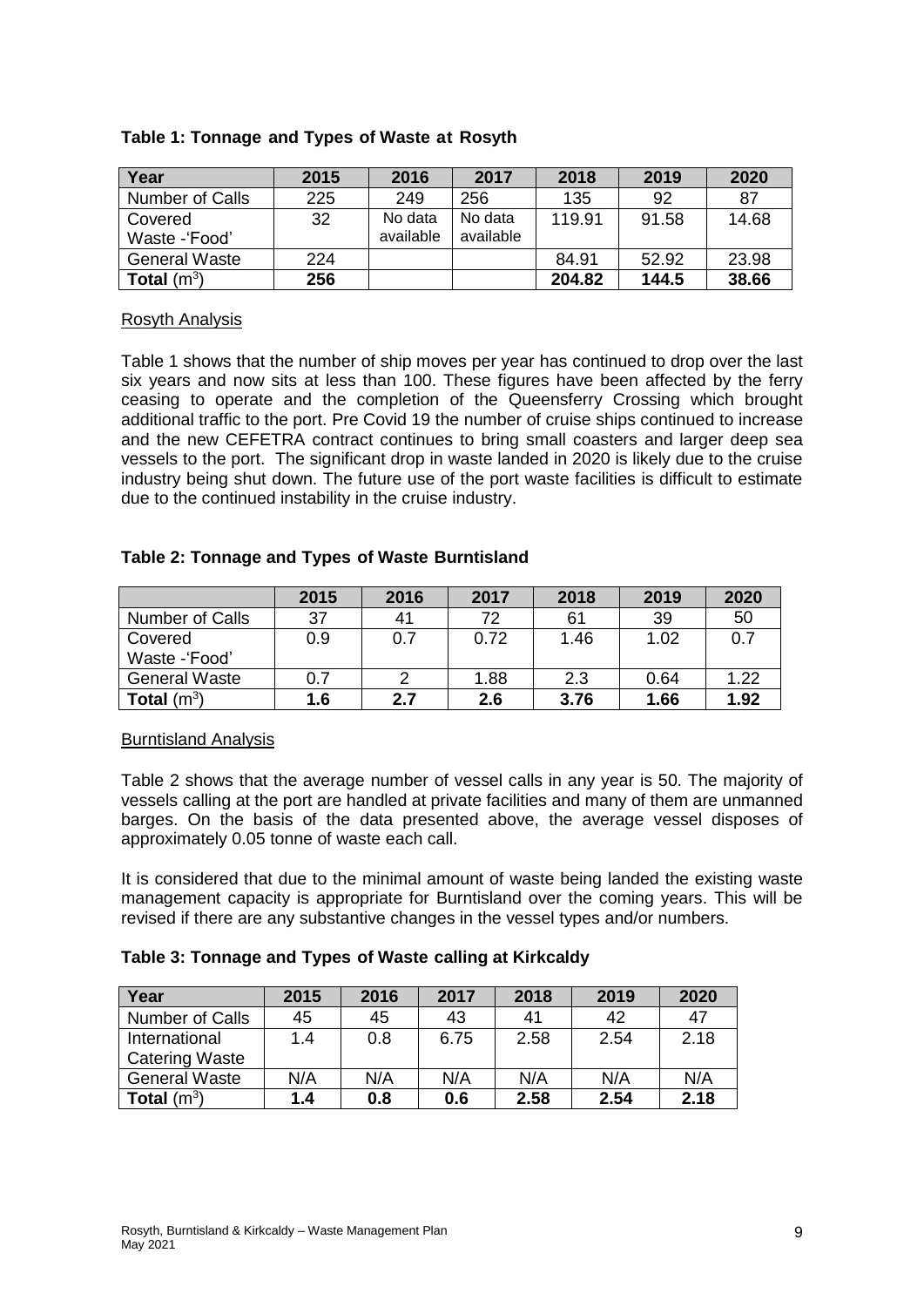#### Kirkcaldy Analysis

Table 3 shows that the average number of vessel calls in any year is 44. On the basis of the data presented above, the average vessel disposes of approximately 0.04 tonne of waste each call.

It is considered that due to the minimal amount of waste being landed the existing waste management capacity is appropriate for Kirkcaldy over the coming years. This will be revised if there are any substantive changes in the vessel types and/or numbers.

#### **2.8 Description of the type and capacity of waste reception facilities**

2.8.1 The Port of Rosyth provides skips to vessels on arrival. There are two types of skip, those for international food waste (covered skips marked 'food waste') and open skips for general wastes – not food waste, 'special' or 'hazardous' wastes.

The table below illustrates the number of skips by type, and therefore the total port capacity.

| <b>Waste Type</b>                  | <b>Number of</b><br><b>Skips</b> | <b>Skip</b><br>Capacity (m <sup>3</sup> ) | <b>Port</b><br>Capacity $(m^3)$ |
|------------------------------------|----------------------------------|-------------------------------------------|---------------------------------|
| <b>International Food</b><br>waste |                                  |                                           | 24                              |
| <b>General waste</b>               |                                  |                                           | 24                              |
| <b>Totals</b>                      |                                  | N/A                                       | 48                              |

#### **Table 4: Rosyth skip types and port waste reception capacity**

When all of the above data is considered, the port has the capacity to receive waste from 3 average vessels at any one time in the conventional port. This would be a busy time, and if required, further skips would be hired in from the waste contractor. There is the capacity for 3 individual vessels to each have a food skip. In reality, these would be shared where vessels shared a berth. Note, when a cruise ship is expected at the Port of Rosyth, extra skips are ordered prior to arrival to ensure that the cruise ship does not impact upon the port capacity.

- 2.8.2 The agents for vessels visiting Burntisland Docks provides the operations department with an indication of what waste will be landed arrangements are then made for the waste to be landed. At the present time vessels calling to Burntisland are infrequent and therefore no skips are deployed there on a permanent basis.
- 2.8.3 The port of Kirkcaldy has one ICW skip capacity with a total capacity of 10.7m<sup>3</sup> , that is located at the end of the working berth. This skip is used for all waste that is landed at Kirkcaldy and pickup is arranged by the operations department following a vessels call. If ships are scheduled back to back then the skip will be exchanged after the last call.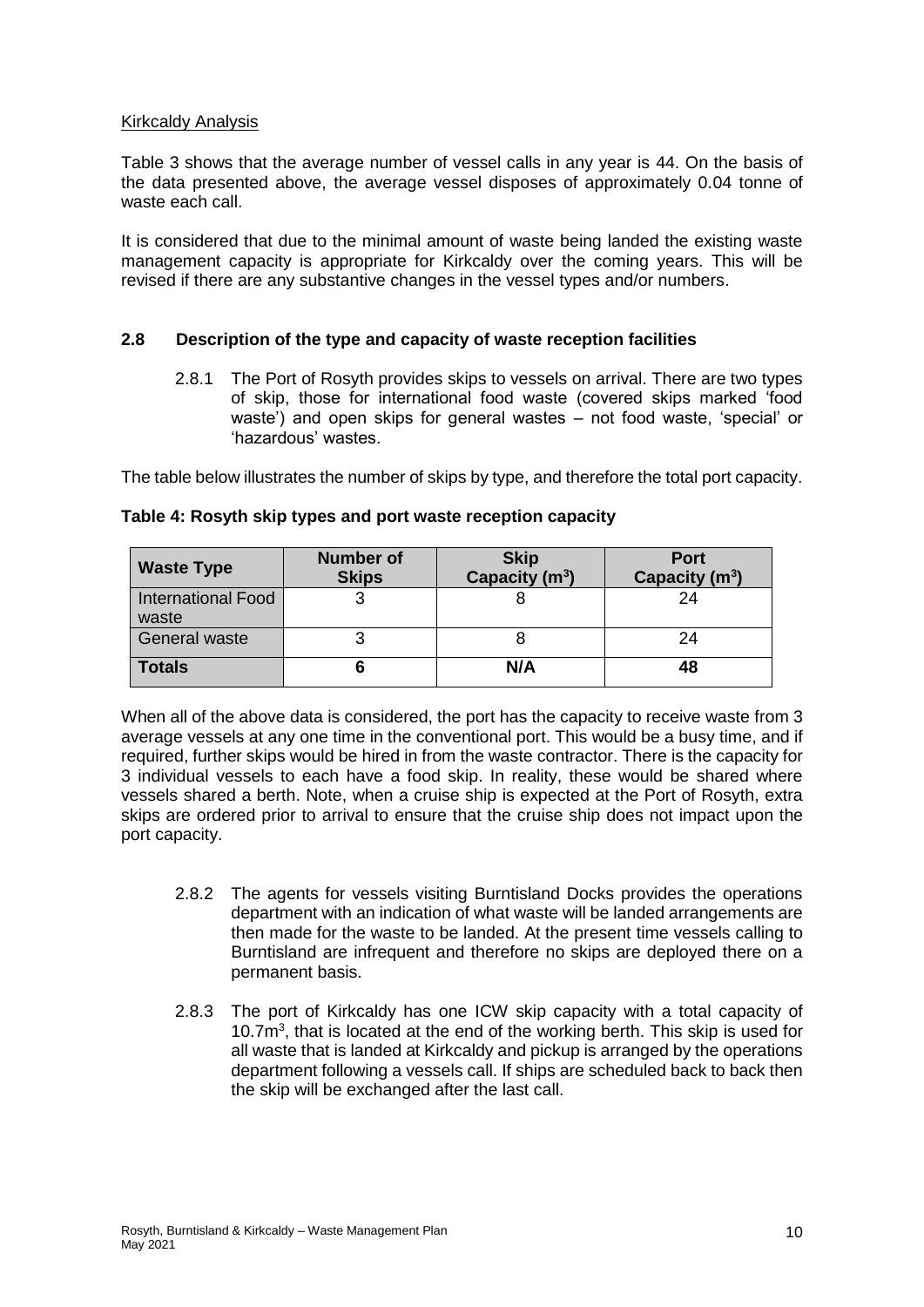#### **3. Legislation**

Since January 1998, UK legislation has required Ports to implement MCA approved waste management plans. The Directive requirements are now implemented in the UK through the Merchant Shipping and Fishing Vessels (Port Waste Reception Facilities) Regulations 2003 (S.I. 2003/No 1809).

These have been further updated with regards international foodstuffs through the Animal By-Products (Enforcement) (Scotland) Regulations 2013.

This plan has been revised and prepared in accordance with the latest guidance for ports, given in MGN 563 (M+F) Amendment 1 Port waste reception facilities and management planning which includes Annex E "Port Waste Management Planning – A Guide to Good Practice". This is issued by the Maritime and Coastguard Agency (MCA), who are responsible for applying the Regulations to all Harbours and Ports in the U.K.

The Plan will be submitted for approval to the MCA, as the competent National Authority, verifying that it is in compliance with the requirements of the Regulations.

In accordance with the Freedom of Information (Scotland) Act 2002, copies of the plan can be made available to the public on request.

#### **3.1 Roles and Responsibilities in the Ports of Rosyth, Burntisland and Kirkcaldy**

- **The Senior Port Manager Grangemouth, Rosyth, Burntisland and Kirkcaldy** is in overall charge of the operation of the ports and co-ordinates the different parties in the execution of their duties in the plan in these ports.
- **The Deputy Port Manager Rosyth, Burntisland and Kirkcaldy** is responsible for the day to day running of the ports including ensuring that any difficulties that arise in compliance with this Plan are resolved to the satisfaction of all concerned and that skips are emptied and/or delivered by the waste contactor.
- **The Harbour Master** administers the plan. The Harbour Master is also responsible for ensuring that port waste infringement reports are made to the MCA as required by the legislation.
- **The procurement department** are responsible for the commercial aspect of the contract with a licensed waste contractor for the reception facilities from ships. They will undertake the pre-vendor assessment to approve waste contractors as well as monitoring contract compliance and ensuring the contractors have valid registration and accreditation as detailed in the management of contractors procedure.
- **Group Sustainability, Safety & Regulatory Manager** is responsible for investigating complaints and assessing requests for a charge reduction relating to environmentally friendly ships.
- **The Senior Purchasing Manager** is responsible for ensuring that the approved contractor complies with the contract and also maintains the list of approved suppliers
- **Forth and Tay Navigation** coordinate and record any waste exemption certificates that are received and ensure that these are saved and passed to the appropriate harbour master and the accounts team for recording in IPOS.

#### **3.2 Description of pre-treatment (if any)**

Separation of waste by vessels into food waste and general waste.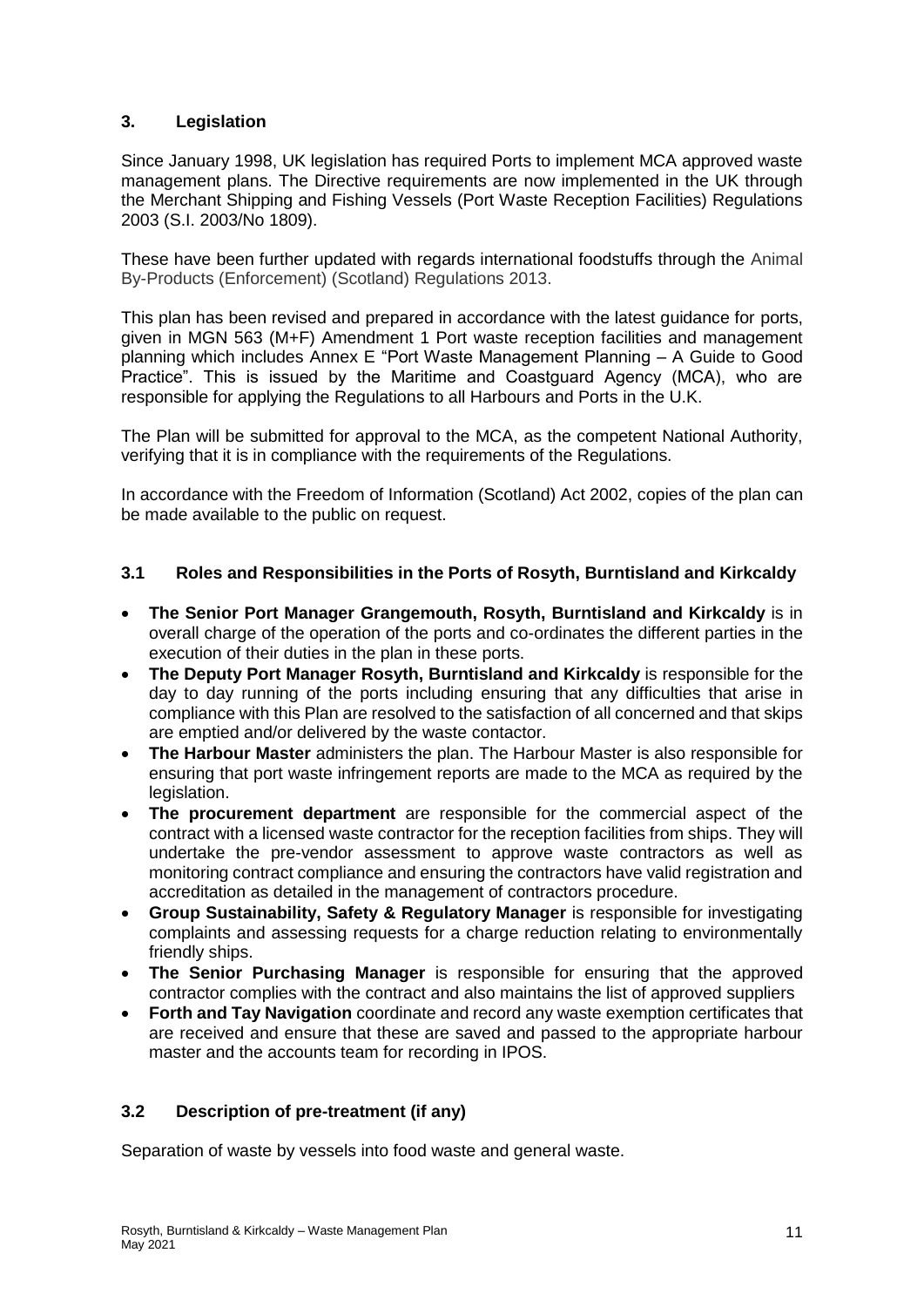#### **3.3 Description of methods used in monitoring the actual use of the facilities**

At any time, any employee of the port or the waste contracting firm may inspect the content of the skip. If any substances have been disposed of in the wrong designated skip, the vessel will be charged the full costs of disposal via an appropriate contractor with a subsequent administration charge. This will also apply for vessels leaving materials on the quayside.

#### **3.4 Description of methods of recording amounts of prescribed wastes received**

On removal of the skips from site by the waste contractor, the Purchasing Department, collate the information for reconciliation against invoicing. The original (white copy) of the WTN's are forwarded to accounts and are filed with the monthly invoice.

#### **3.5 Description of how the prescribed wastes are disposed of**

All wastes placed in the contracted waste skips will be removed when full or when the vessel leaves the berth (whichever is first). The international food waste skips are removed from site on a regular basis by contracted waste management company. They are then treated as per the regulations and emptied in an approved landfill and subsequently disinfected using an approved disinfectant. A cleaned, empty skip is placed in the skip storage area prior to the removal of any full or part full skips. Non-international food waste skips are removed from the berth and held in the skip compound. The waste contractor will then remove the contents from site. The empty skip is returned to the designated skip compound.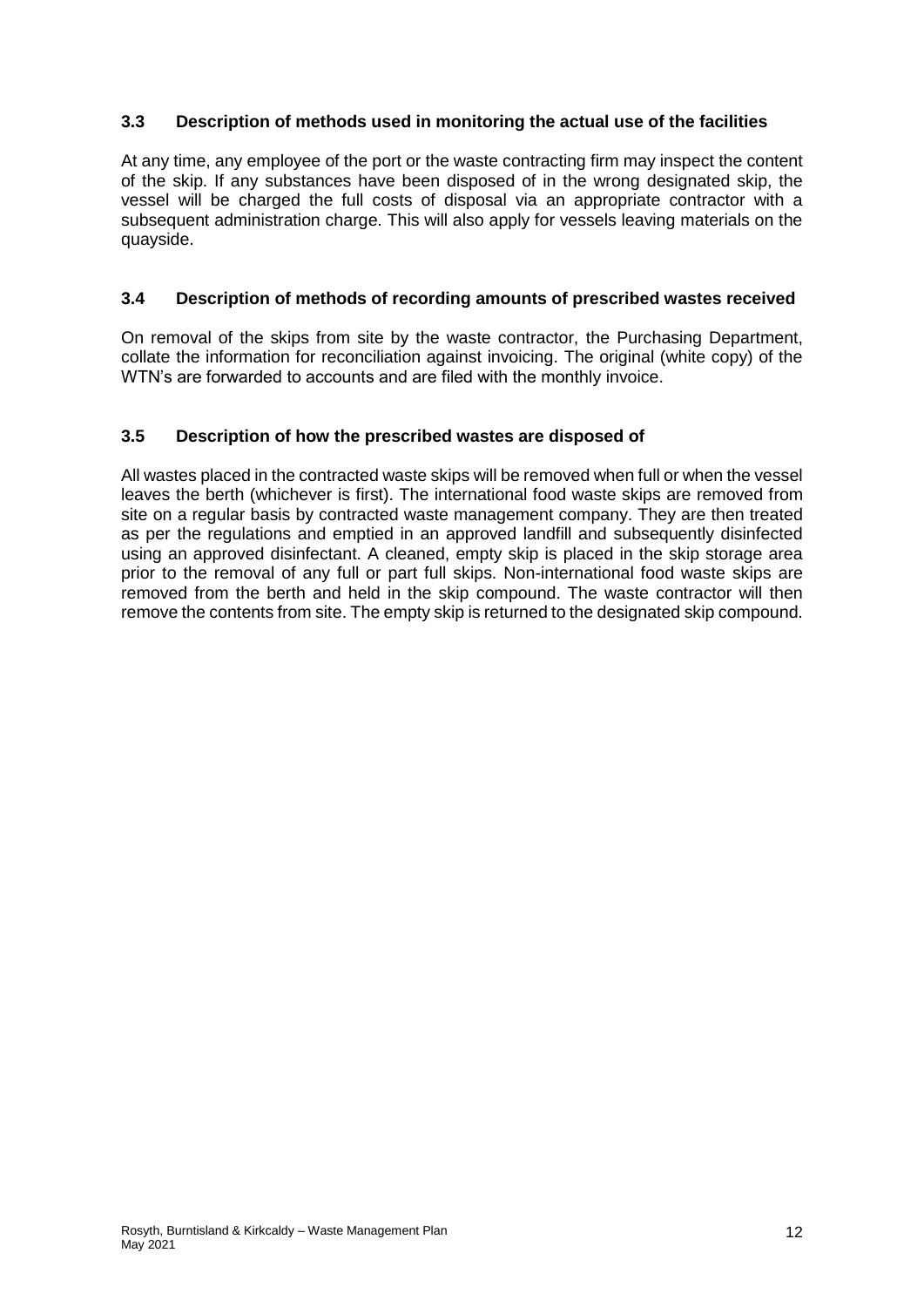#### **Appendix 1: Glossary and types of waste**

**Asbestos** All materials as defined in the Control of Asbestos Regulations 2006. **(Vessel or agent to organise uplift through Forth Ports approved contractor)**

**Batteries** containing toxic materials excluded from land fill waste sites. **(Vessel or agent to organise uplift through Forth Ports approved contractor)**

**Chemicals** Unidentified drums or containers containing chemical substances are to be automatically treated as hazardous waste, this also applies to chemical spills. **(Vessel or agent to organise uplift through Forth Ports approved contractor)**

**Clinical / Medical waste -** waste associated with minor medical procedures. **(Vessel or agent to organise uplift through Forth Ports approved contractor)**

**Contaminated waste** includes oil-based products and waste generated as a result of maintenance or any other waste that could be considered as 'contaminated', 'special' or 'hazardous' under UK regulations and laws. **(Vessel or agent to organise uplift through Forth Ports approved contractor)**

**Dunnage** from cargo operation originating out with the UK will be removed by skip for incineration. **(Vessel or agent to organise uplift through Forth Ports approved contractor)**

**Explosives** (flares etc.) **(Vessel or agent to organise uplift through a flares supplier)**

**Garbage** means all kinds of victual, domestic and operational waste, generated during the normal operation of galleys (**EXCLUDING International Food Waste**).

**General waste** means all waste, which is generated during the offloading of ships, which includes paper and plastics but excluding oil.

**International Food Waste/International Catering Waste (ICW)** All food wastes originating beyond the UK. If there is any dubiety regarding the origin for food wastes it will be treated as international.

**Light bulbs - (Vessel or agent to organise uplift through Forth Ports approved contractor)**

**Refrigerators** All refrigerators and stand-alone Air Conditioning units are to be assumed as containing gases damaging to the environment and treated as special waste. **(Vessel or agent to organise uplift through Forth Ports approved contractor)**

**Scrap Metal** Off cuts of metal and scrap machinery. (**Requests for reception facilities for scrap will be considered on an individual basis.)**

**Sewage/Black Water** waste water from toilets **(Vessel or agent to organise uplift through Forth Ports approved contractor)**

**Tyres** All tyres are considered special waste. **(Vessel or agent to organise uplift through Forth Ports approved contractor)**

**Any other waste. (Vessel or agent to organise uplift through Forth Ports approved contractor)**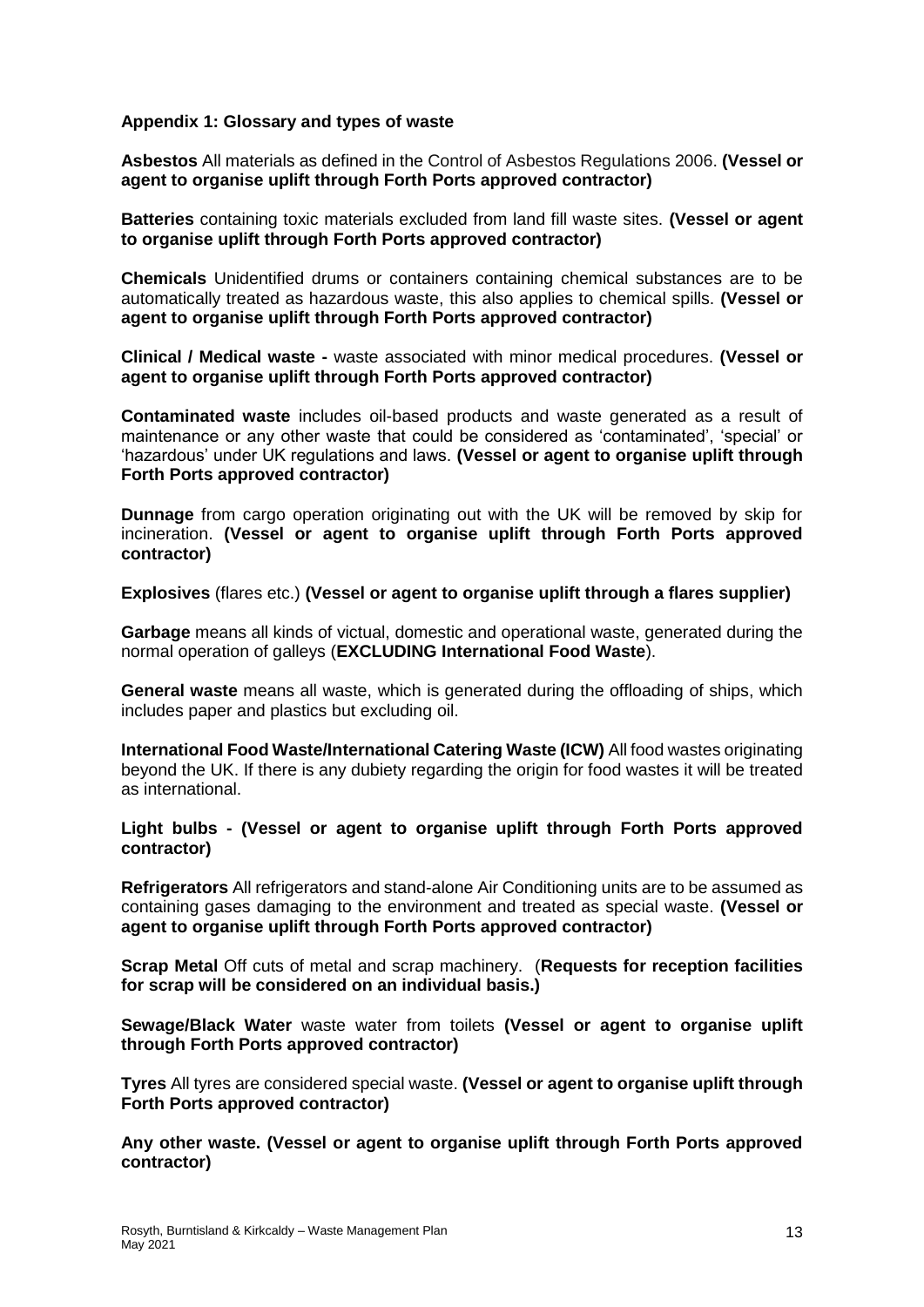#### **Appendix 2: Contact details**

| FTNS:  | +44 (0) 1324 498584   |
|--------|-----------------------|
| Email: | ftns@forthports.co.uk |

#### **Ports of Rosyth, Burntisland and Kirkcaldy**

| Deputy Port Manager:     | 01383 421801 |
|--------------------------|--------------|
| <b>Operations Clerk:</b> | 01383 421800 |

#### **Forth Ports Approved Waste Contractors**

#### **Licensed Waste Contractors (as at February 2021)**

Foundry Steels **(General Waste and Food Waste)** Clyde Street, Grangemouth, FK3 8EU Tel: 01324 474770 / Fax: 01324 666342

Augean Treatment Ltd 30 Clark Street, Paisley, PA3 1RB Tel: 0141 887 5689 / Fax: 0141 887 7846

Viridor Waste Management Limited **(General Waste, Food Waste and wood)** 5 Dalhousie Business Park Carrington Road Bonnyrigg EH19 3HY

Tom Muir **(Metal)** Thomas Muir (Haulage) Limited Randolph Industrial Est. **Kirkcaldy** Fife KY1 2TX

#### **MCA – Waste Reception Facilities Complaints:**

PWR Inadequacies, Clean Ship Operations Team, Maritime and Coastguard Agency, Spring Place, 105 Commercial Road, Southampton, SO15 1EG

E-mail: [environment@mcga.gov.uk](mailto:environment@mcga.gov.uk)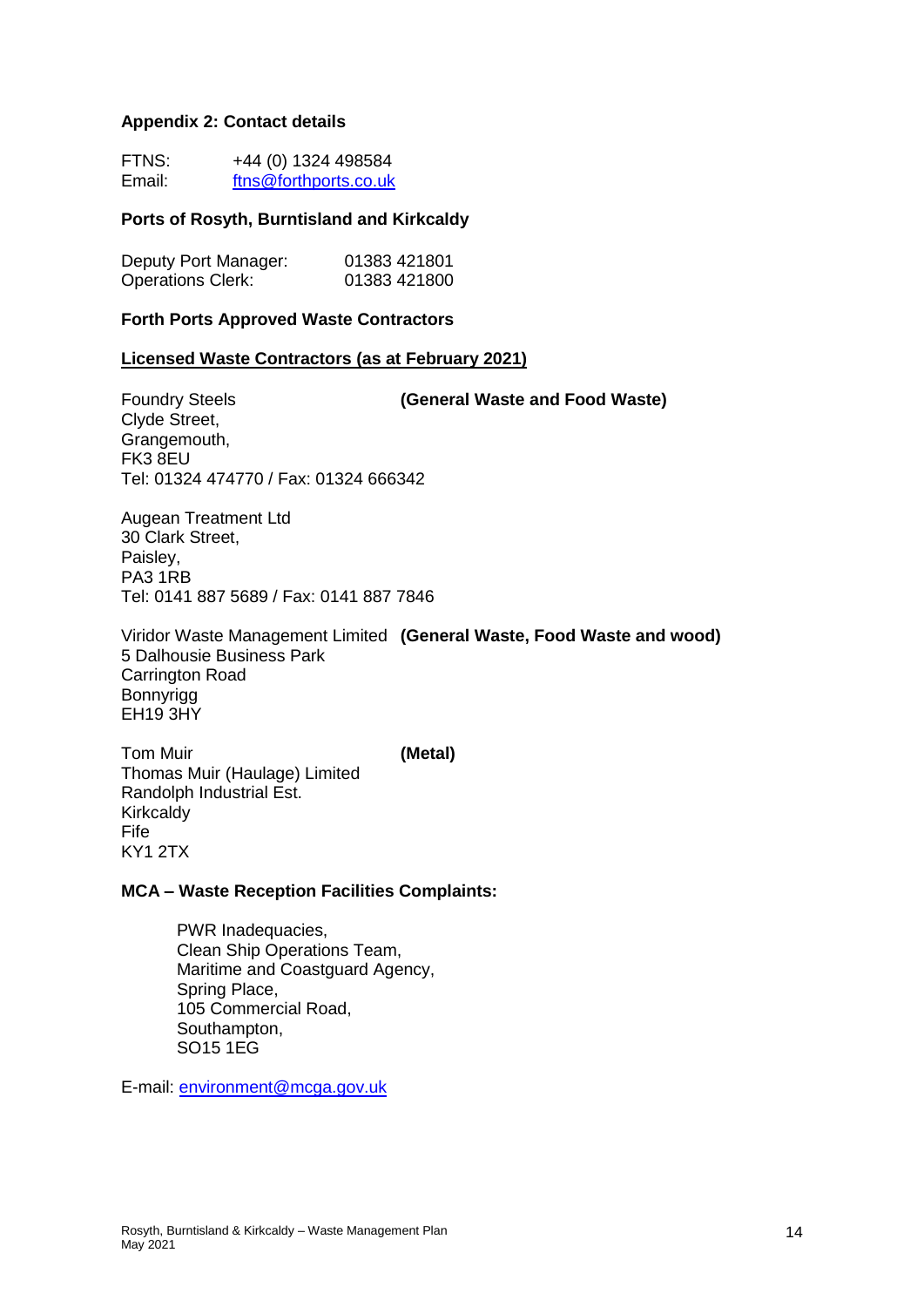#### **Appendix 3: List of consultees**

Port Engineer

Senior Port Manager

Deputy Port Manager

Group Sustainability, Safety & Regulatory Manager

Casper Shipping

Clarkson Port Services Forth

Denholm Wilhelmsen Agency Forth

GAC Shipping

Global Port Services

Inchcape Shipping

Graypen Shipping

T Ward shipping

W Knight Watson

**MCA**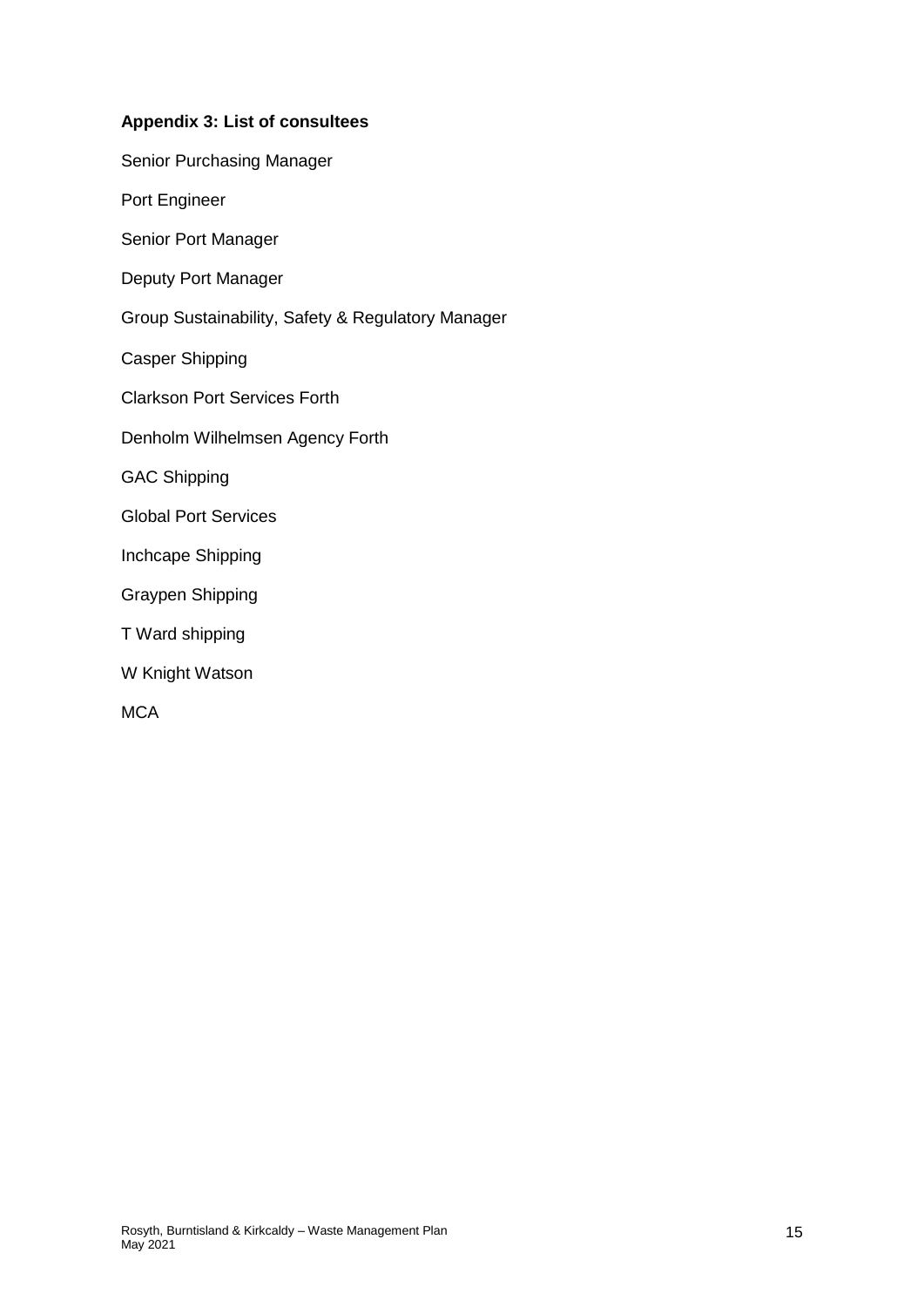#### **Appendix 4: Consultation Feedback**

#### 2018 Update

The plan has been updated to reflect the implementation of CERS. The ports of Kirkcaldy and Methil have been removed as these are now the responsibility of the Port of Dundee. Update have been made to some job titles, job roles and approved waste suppliers. Updates to section 1.2 to reference the port diagrams and operation of O berth at Rosyth by Thomas Muir (Rosyth) Limited and the West dock Burntisland by Briggs and BiFab. Section 2.3 update to reflect changes to the procedures for reporting alleged inadequacies. Section 3.3 updated to remove the mention of notification prior to leaving port. Appendix 5 & 6 added to show a diagram of the ports outlining the berthing areas covered by the plan.

#### 2021 Edition

The Consultees listed in Appendix 2 were sent a copy of the new plan by email on 21st April 2021 and invited to revert with any comments by the 5<sup>th</sup> of May 2021. Consultation feedback was minimal however one shipping agent highlighted that the plans states that only ''Forth Ports'' approved suppliers may be used to uplift special types of waste.

The agent went on to explain that one of their clients already have contractual agreements in place with 2 separate Waste contractors both for General / Special waste (including bulk Oils) and Scrap waste at all the Ports their Vessels visit. These said suppliers are not listed on the ''approved suppliers'' list. However the plan suggests that it is not possible to use these preferred suppliers in the applicable ports.

This detail is not new and has infact featured in all previous plans. However, following this external consultation this issue was taken to the internal consultees with the proposal that the wording be changed to put the onus on the tenant/ship to ensure that their waste is disposed of appropriately. Internal consultees approved the change on the 20<sup>th</sup> of May 2021.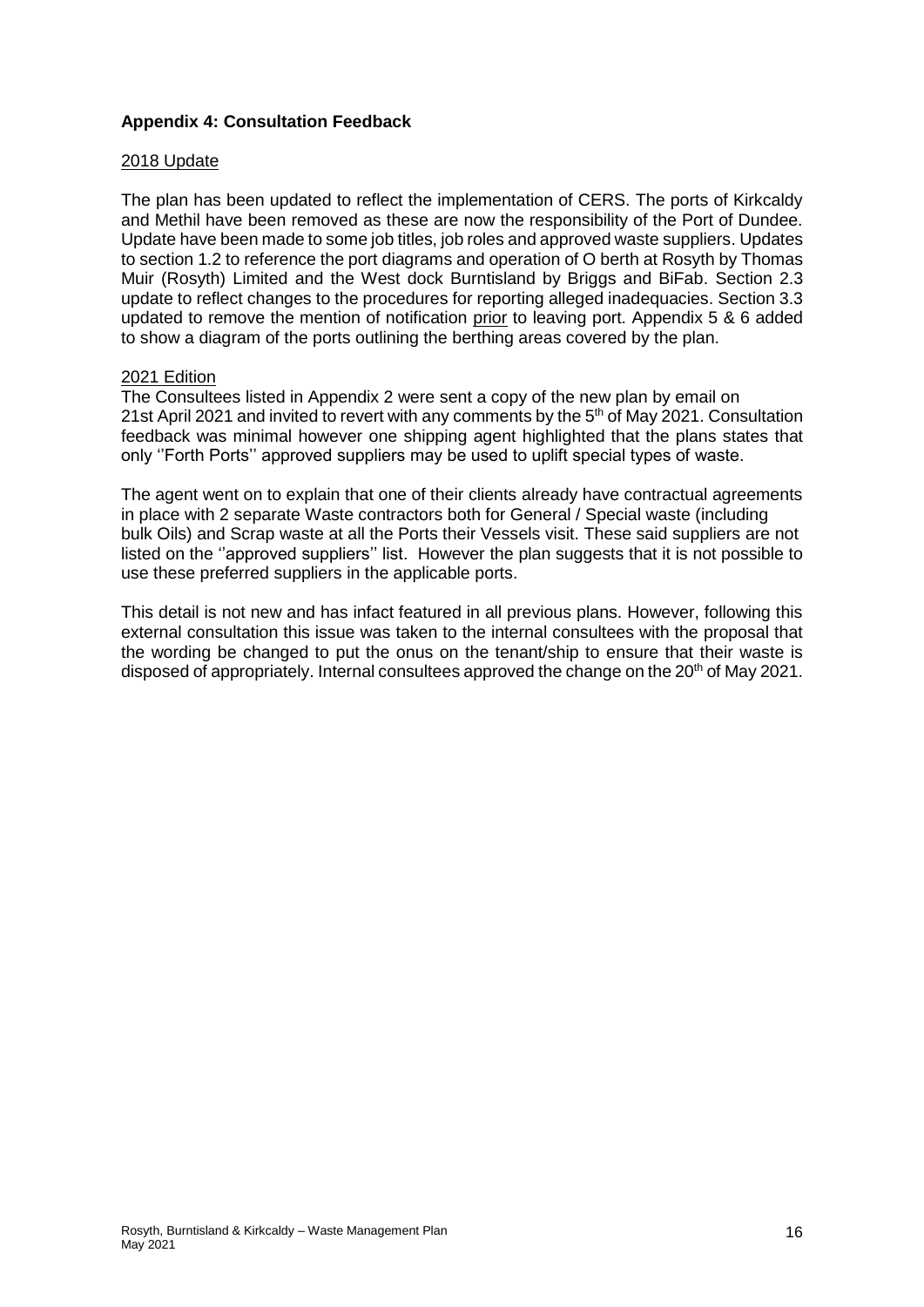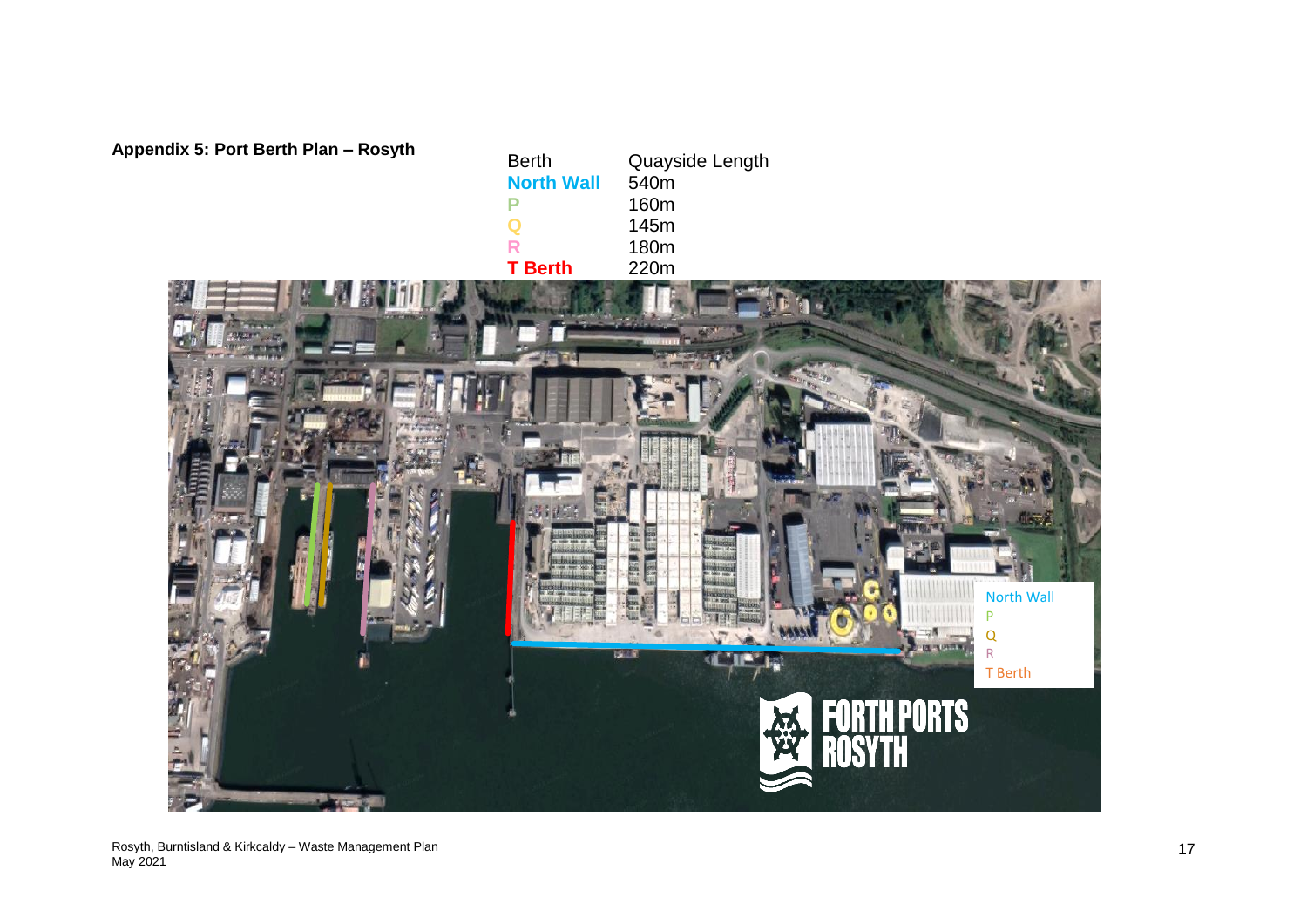**Appendix 6: Port Berth Plan – Burntisland**

**Berth North Wall Briggs BiFab**